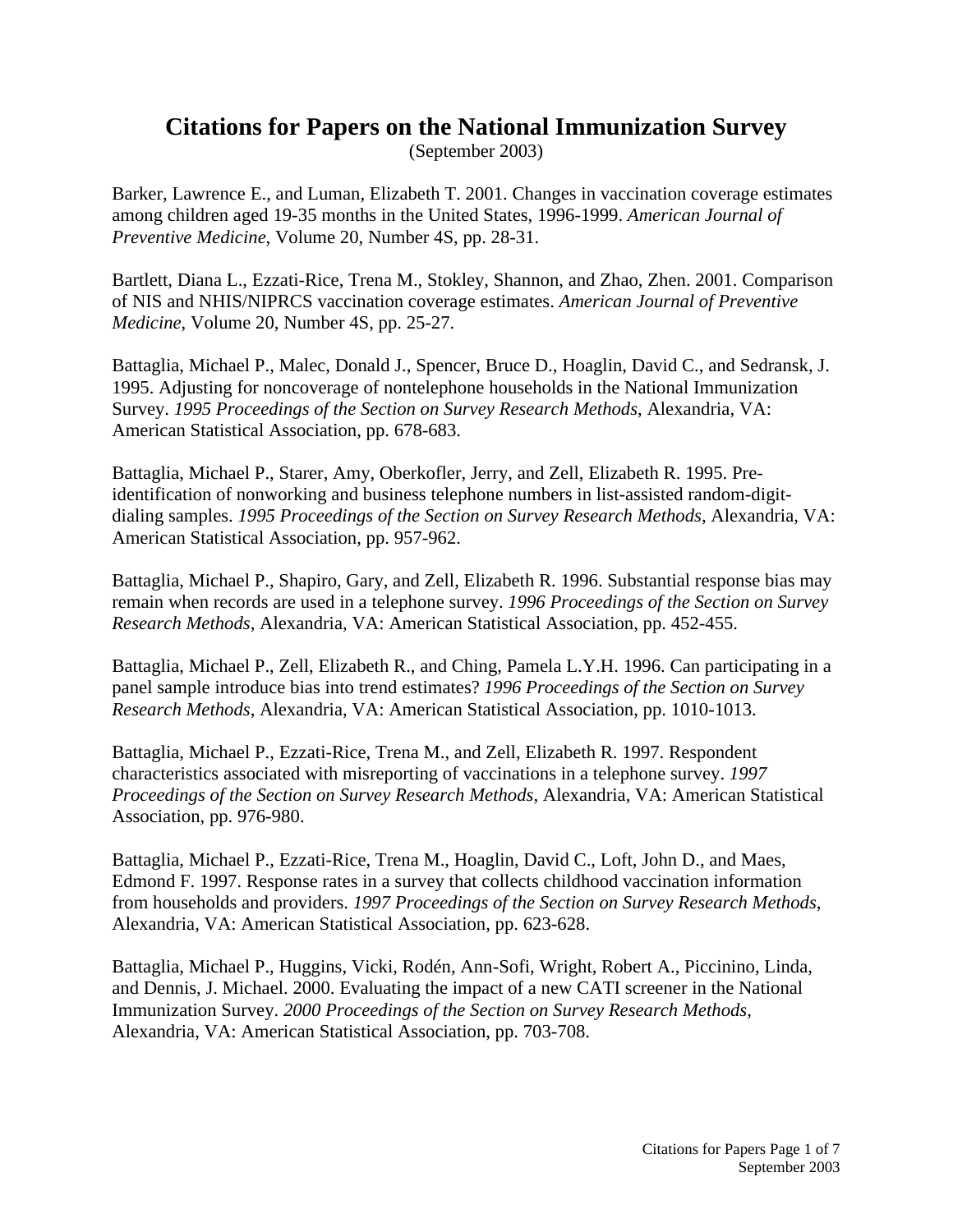Battaglia, Michael P., Ballard-LeFauve, Kate, Piccinino, Linda, Murray, Mary Cay, Wright, Robert A., and Khare, Meena. 2001. Reducing attrition in a random-digit-dialing-based provider record check study. *2001 Proceedings of the Annual Meeting of the American Statistical Association* [CD-ROM], Alexandria, VA: American Statistical Association.

Battaglia, Michael P., Hoaglin, David C., Izrael, David, Khare, Meena, and Mokdad, Ali. 2002. Improving income imputation by using partial income information and ecological variables. *2002 Proceedings of the Annual Meeting of the American Statistical Association* [CD-ROM], Alexandria, VA: American Statistical Association, pp. 152-157.

Buckley, Paul, Dennis, J. Michael, Saulsberry, Candice, Coronado, Victor G., Ezzati-Rice, Trena M., Maes, Edmond F., Rodén, Ann-Sofi, and Wright, Robert A. 1998. Managing 78 simultaneous RDD samples. *1998 Proceedings of the Section on Survey Research Methods*, Alexandria, VA: American Statistical Association, pp. 957-961.

Camburn, Donald P., Lavrakas, Paul, J., Battaglia, Michael P., Massey, James T., and Wright, Robert A. 1995. Using advance letters in random-digit-dialing telephone surveys. *1995 Proceedings of the Section on Survey Research Methods*, Alexandria, VA: American Statistical Association, pp. 969-974.

Camburn, Donald P., and Wright, Robert A. 1996. Predicting eligibility rates for rare populations in RDD screening surveys. Presented at the 51st Annual Conference of the American Association for Public Opinion Research, Salt Lake City, UT, May 16-19, 1996. Paper is posted at http://www.nisabt.org/public/papers/index.htm

Cordero, José F., and Orenstein, Walter A. 2001. The future of the National Immunization Survey. *American Journal of Preventive Medicine*, Volume 20, Number 4S, pp. 84-85.

Coronado, Victor G., Maes, Edmond F., Kilbourne, Edwin, Dennis, J. Michael, Battaglia, Michael P., Rodén, Ann-Sofi, and Strella, Rebecca V. 1999. The National Immunization Survey quality control program. Presented at the National Immunization Conference, Dallas, Texas, June 23, 1999. Paper is posted at http://www.nisabt.org/public/papers/index.htm

Daniels, Danni, Jiles, Ruth B., Klevens, R. Monina, and Herrera, Guillermo A. 2001. Undervaccinated African-American preschoolers: a case of missed opportunities. *American Journal of Preventive Medicine*, Volume 20, Number 4S, pp. 61-68.

Dennis, J. Michael, Coronado, Victor G., Frankel, Martin R., Rodén, Ann-Sofi, Saulsberry, Candice, Speizer, Howard, and Wright, Robert A. 1998. Use of an intranet to manage a telephone survey. *1998 Proceedings of the Section on Survey Research Methods*, Alexandria, VA: American Statistical Association, pp. 946-950.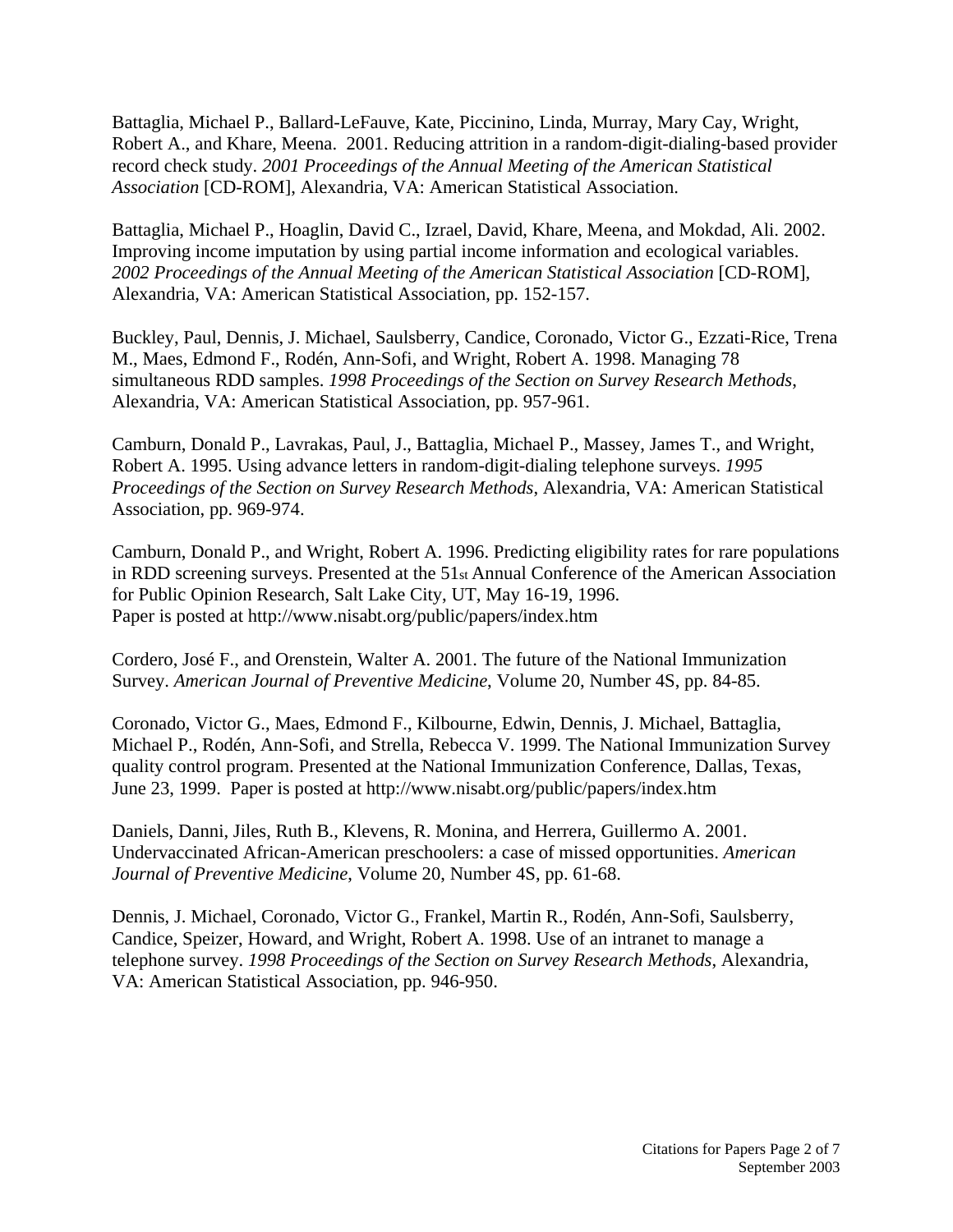Dennis, J. Michael, Saulsberry, Candice, Battaglia, Michael P., Rodén, Ann-Sofi, Hoaglin, David C., Frankel, Martin R., Mathiowetz, Nancy A., Smith, Philip J., and Wright, Robert A. 1999. Analysis of call patterns in a large random-digit dialing survey: the National Immunization Survey. Presented at the International Conference on Survey Nonresponse, Portland, OR, October 28-31, 1999. Paper is posted at http://www.nisabt.org/public/papers/index.htm

Ezzati-Rice, Trena M., Zell, Elizabeth R., Battaglia, Michael P., Ching, Pamela L.Y.H., and Wright, Robert A. 1995. The design of the National Immunization Survey. *1995 Proceedings of the Section on Survey Research Methods*, Alexandria, VA: American Statistical Association, pp. 668-672.

Ezzati-Rice, Trena M., Frankel, Martin R., Hoaglin, David C., Loft, John D., Coronado, Victor G., and Wright, Robert A. 2000. An alternative measure of response rate in random-digit-dialing surveys that screen for eligible subpopulations. *Journal of Economic and Social Measurement*, Volume 26, pp. 99-109.

Ezzati-Rice, Trena M., and Curtin, Lester R. 2001. Population-based surveys and their role in public health. *American Journal of Preventive Medicine*, Volume 20, Number 4S, pp.15-16.

Feikema, Suzanne M., Klevens, R. Monina, Washington, Michael L., and Barker, Lawrence. 2000. Extraimmunization among US children. *Journal of the American Medical Association*, Volume 283, pp. 1311-1317.

Frankel, Martin, Ezzati-Rice, Trena, Wright, Robert A., and Srinath, K.P. 1998. Use of data on interruption in telephone service for noncoverage adjustment. *1998 Proceedings of the Section on Survey Research Methods*, Alexandria, VA: American Statistical Association, pp. 290-295.

Frankel, Martin R., Srinath, K.P., Battaglia, Michael P., Hoaglin, David C., Wright, Robert A., and Smith, Philip J. 1999. Reducing nontelephone bias in RDD surveys. *1999 Proceedings of the Section on Survey Research Methods*, Alexandria, VA: American Statistical Association, pp. 934-939.

Frankel, Martin R., Srinath, K.P., Battaglia, Michael P., Hoaglin, David C., Smith, Philip J., Wright, Robert A., and Khare, Meena. 2000. Using data on interruptions in telephone service to reduce nontelephone bias in a random-digit-dialing survey*. 2000 Proceedings of the Section on Survey Research Methods,* Alexandria, VA: American Statistical Association, pp. 647-652.

Frankel, Martin R., Srinath, K.P., Hoaglin, David C., Battaglia, Michael P., Smith, Philip J., Wright, Robert A., and Khare, Meena. 2003. Adjustments for non-telephone bias in randomdigit-dialling surveys. *Statistics in Medicine*, Volume 22, pp. 1611-1626.

Herrera, Guillermo A., Zhao, Zhen, and Klevens, R. Monina. 2001. Variation in vaccination coverage among children of Hispanic ancestry. *American Journal of Preventive Medicine*, Volume 20, Number 4S, pp. 69-74.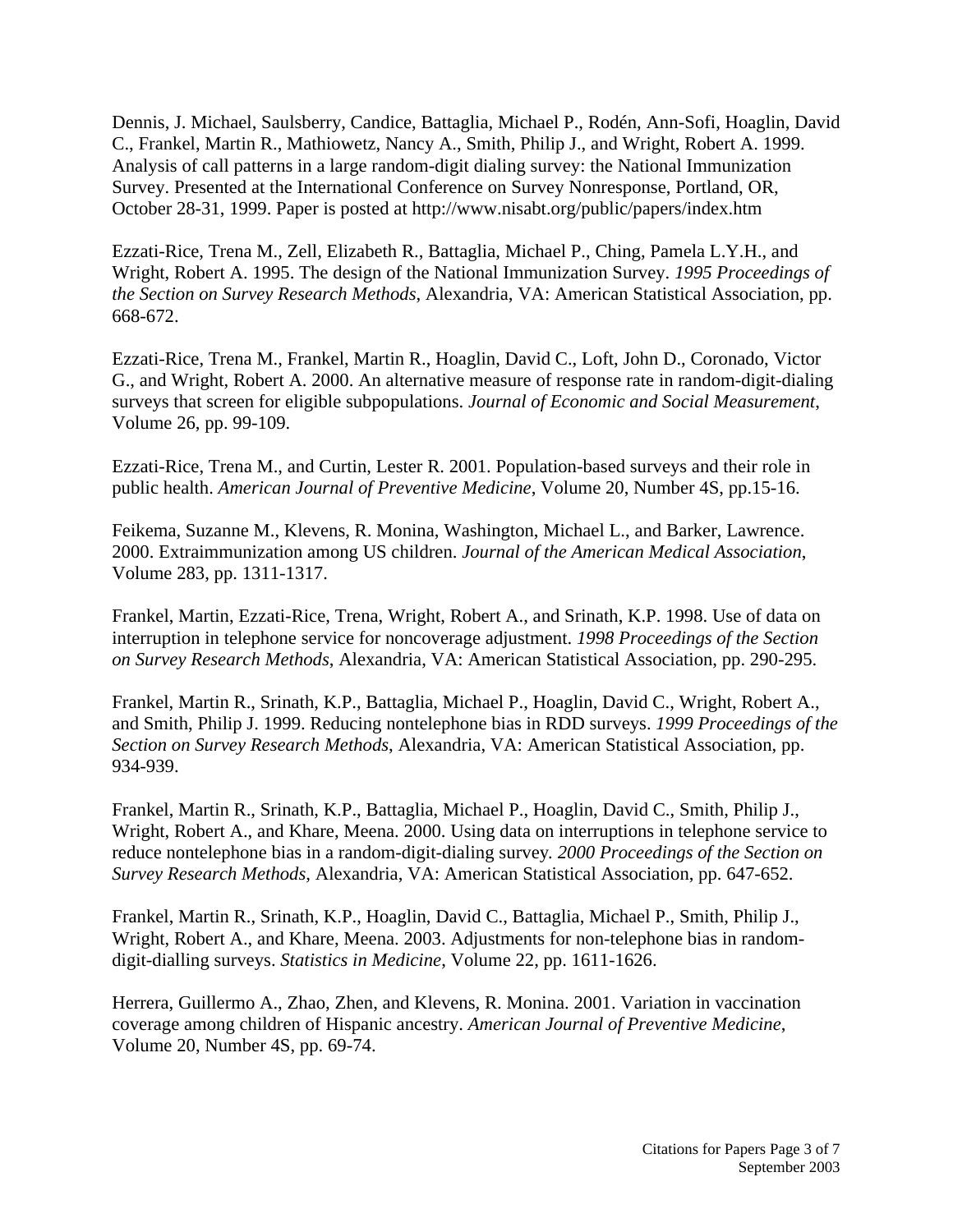Hoaglin, David C., and Battaglia, Michael P. 1996. A comparison of two methods of adjusting for noncoverage of nontelephone households in a telephone survey. *1996 Proceedings of the Section on Survey Research Methods*, Alexandria, VA: American Statistical Association, pp. 497-501.

Jiles, Ruth B., Daniels, Danni, Yusuf, Hussain R., McCauley, Mary M., and Chu, Susan Y. 2001. Undervaccination with hepatitis B vaccine: missed opportunities or choice? *American Journal of Preventive Medicine*, Volume 20, Number 4S, pp. 75-83.

Khare, Meena, Battaglia, Michael P., Huggins, Vicki J., Stokley, Shannon, Hoaglin, David C., Wright, Robert A., and Rodén, Ann-Sofi. 2000. Accuracy of vaccination dates reported by immunization providers in the National Immunization Survey. *2000 Proceedings of the Section on Survey Research Methods,* Alexandria, VA: American Statistical Association, pp. 665-670.

Khare, Meena, Ezzati-Rice, Trena M., Battaglia, Michael P., and Zell, Elizabeth R. 2001. An assessment of misclassification error in provider-reported vaccination histories. *2001 Proceedings of the Annual Meeting of the American Statistical Association* [CD-ROM], Alexandria, VA: American Statistical Association.

Klevens, R. Monina, and Luman, Elizabeth T. 2001. U.S. children living in and near poverty: risk of vaccine-preventable diseases. *American Journal of Preventive Medicine*, Volume 20, Number 4S, pp. 41-46.

Kochanek, Kymn M., Camburn, Donald P., Rodén, Ann-Sofi, Sawyer, Marilyn, Wolters, Chuck D., Massey, James T., Zell, Elizabeth R., and Ching, Pamela L.Y.H. 1995. Answering machine messages as tools for an RDD telephone survey. Presented at the 50th Annual Conference of the American Association for Public Opinion Research, Fort Lauderdale, FL, May 18-21, 1995. Paper is posted at http://www.nisabt.org/public/papers/index.htm

Loft, John D., Maes, Edmond F., Kneifel, Anita, Rodén, Ann-Sofi, Srinath, K.P., Strella, Rebecca V., Coronado, Victor G., and Wright, Robert A. 1998. Results of an experiment using different mail carriers for a mail survey of immunization providers. *1998 Proceedings of the Section on Survey Research Methods*, Alexandria, VA: American Statistical Association, pp. 971-977.

Loft, John D., Maes, Edmond F., Kneifel, Anita, Rodén, Ann-Sofi, Strella, Rebecca V., Coronado, Victor G., and Wright, Robert A. 1998. Provider on-line locating facility for a telephone survey of childhood immunization. *1998 Proceedings of the Section on Survey Research Methods*, Alexandria, VA: American Statistical Association, pp. 968-970.

Luman, Elizabeth T., Barker, Lawrence E., Simpson, Diane M., Rodewald, Lance E., Szilagyi, Peter G., and Zhao, Zhen. 2001. National, state, and urban-area vaccination-coverage levels among children aged 19-35 months, United States, 1999. *American Journal of Preventive Medicine*, Volume 20, Number 4S, pp. 88-153.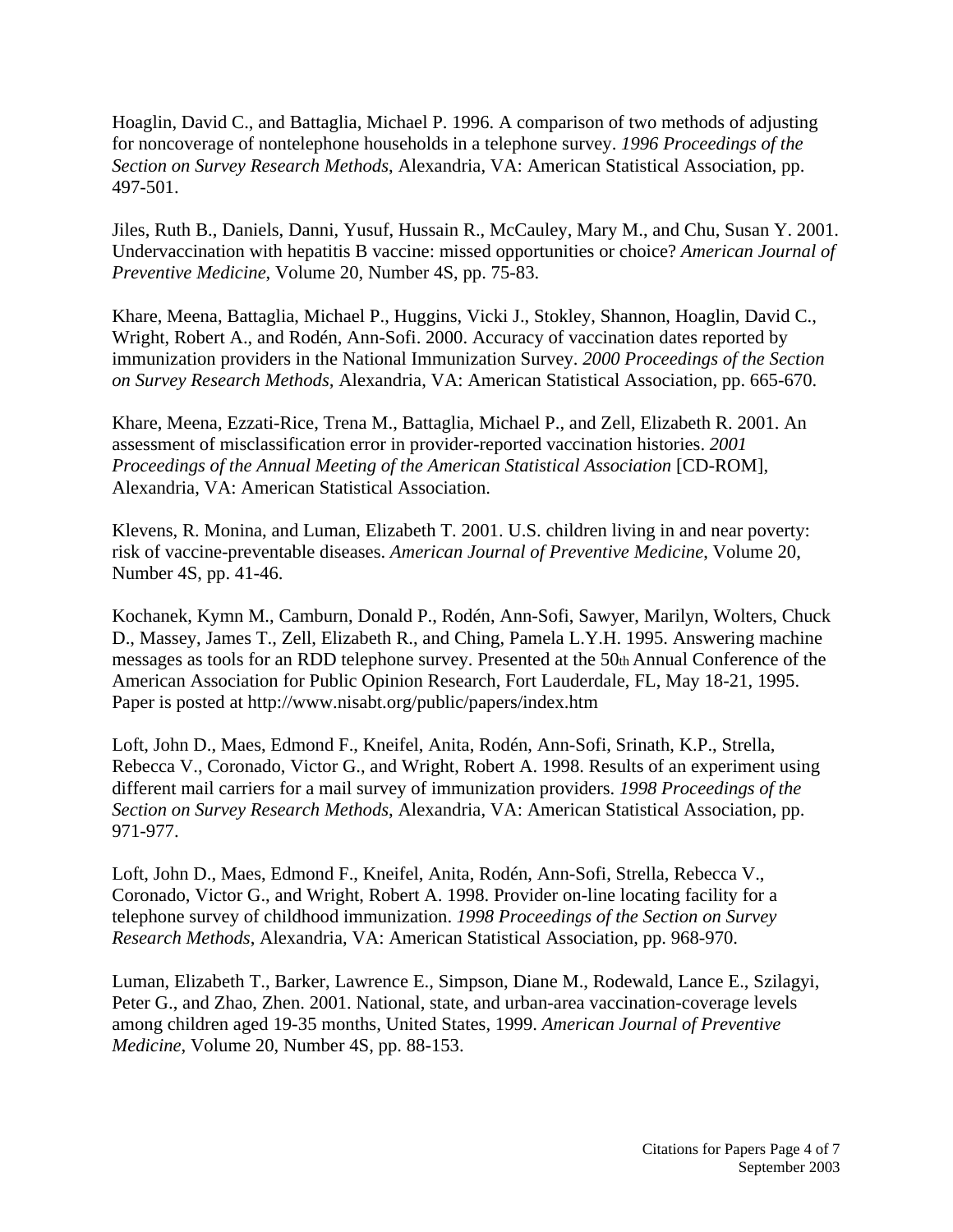Luman, Elizabeth T., Stokley, Shannon, Daniels, Danni, and Klevens, R. Monina. 2001. Vaccination visits in early childhood: just one more visit to be fully vaccinated. *American Journal of Preventive Medicine*, Volume 20, Number 4S, pp. 32-40.

Massey, James T. 1995. Estimating the response rate in a telephone survey with screening. *1995 Proceedings of the Section on Survey Research Methods*, Alexandria, VA: American Statistical Association, pp. 673-677.

Massey, James T., Wolter, Charles, Wan, Siu Chong, and Liu, Karen. 1996. Optimum calling patterns for random digit dialed telephone surveys. *1996 Proceedings of the Section on Survey Research Methods*, Alexandria, VA: American Statistical Association, pp. 485-490.

McCauley, Mary M., Luman, Elizabeth T., Barker, Lawrence E., Rodewald, Lance E., Simpson, Diane M., and Szilagyi, Peter G. 2001. The National Immunization Survey: information for action. *American Journal of Preventive Medicine*, Volume 20, Number 4S, pp. 1-2.

Olson, Lorayn, Rodén, Ann-Sofi, Dennis, J. Michael, Cannarozzi, Francine, and Wright, Robert A. 1999. Alternative methods of obtaining family income in RDD surveys. *1999 Proceedings of the Section on Survey Research Methods*, Alexandria, VA: American Statistical Association, pp. 940-945.

Schwartz, Ben, Yusuf, Hussain, Rodewald, Lance, Wright, Robert A., Battaglia, Michael, Wilkinson, Marilyn, and Huggins, Vicki. 2000. The National Immunization Survey: design of a study on knowledge, attitudes and practices (NIS-KAP). *2000 Proceedings of the Section on Survey Research Methods*, Alexandria, VA: American Statistical Association, pp. 697-702.

Shapiro, Gary M., Battaglia, Michael P., Camburn, Donald P., Massey, James T., and Tompkins, Linda I. 1995. Calling local telephone company business offices to determine the residential status of a wide class of unresolved telephone numbers in a random-digit dialing sample. *1995 Proceedings of the Section on Survey Research Methods*, Alexandria, VA: American Statistical Association, pp. 975-980.

Shapiro, Gary M., Battaglia, Michael P., Hoaglin, David C., Buckley, Paul, and Massey, James T. 1996. Geographical variation in within-household coverage of households with telephones in an RDD survey. *1996 Proceedings of the Section on Survey Research Methods*, Alexandria, VA: American Statistical Association, pp. 491-496.

Shefer, Abigail M., Luman, Elizabeth T., Lyons, Bridget H., Coronado, Victor G., Smith, Philip J., Stevenson, John M., and Rodewald, Lance E. 2001. Vaccination status of children in the Women, Infants, and Children (WIC) Program: are we doing enough to improve coverage? *American Journal of Preventive Medicine*, Volume 20, Number 4S, pp. 47-54.

Simpson, Diane M., Ezzati-Rice, Trena M., and Zell, Elizabeth R. 2001. Forty years and four surveys: how does our measuring measure up? *American Journal of Preventive Medicine*, Volume 20, Number 4S, pp. 6-14.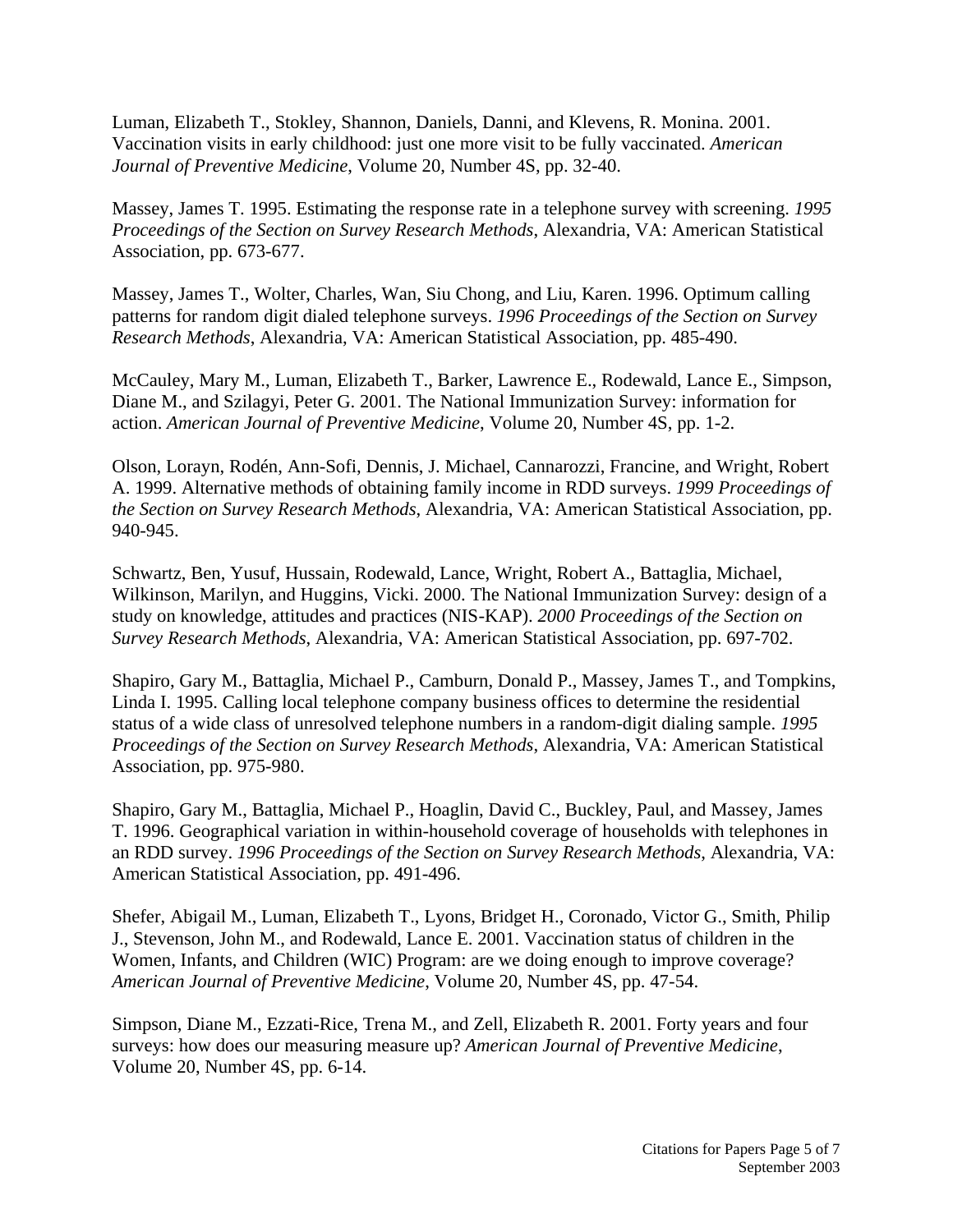Simpson, Diane M., Rodewald, Lance E., and Barker, Lawrence E. 2001. What's in a number?: the use and abuse of survey data. *American Journal of Preventive Medicine*, Volume 20, Number 4S, pp. 86-87.

Smith, Philip J., Hoaglin, David C., Rao, J.N.K., Daniels, Danni, and Battaglia, Michael P. 2000. Evaluation of adjustments for nonresponse bias applied to provider nonresponse in the National Immunization Survey. *2000 Proceedings of the Section on Survey Research Methods,*  Alexandria, VA: American Statistical Association, pp. 715-720.

Smith, Philip J., Rao, J.N.K., Battaglia, Michael P., Daniels, Danni, Ezzati-Rice, Trena, and Khare, Meena. 2000. Compensating for nonresponse bias in the National Immunization Survey using response propensities. *2000 Proceedings of the Section on Survey Research Methods,*  Alexandria, VA: American Statistical Association, pp. 641-646.

Smith, Philip J., Simpson, Diane, Battaglia, Michael P., Huggins, Vicki, Rodewald, Lance, Klevens, Monina, Wilkinson, Marilyn, Rodén, Ann-Sofi, Khare, Meena, and Wright, Robert A. 2000. Split sampling design for topical modules in the National Immunization Survey. *2000 Proceedings of the Section on Survey Research Methods,* Alexandria, VA: American Statistical Association, pp. 653-658.

Smith, Philip J., Srinath, K.P., Battaglia, Michael P., Graubard, Barry I., Barker, Lawrence, Hoaglin, David C., Frankel, Martin, and Khare, Meena. 2000. Issues relating to the use of jackknife methods in the National Immunization Survey. *2000 Proceedings of the Section on Survey Research Methods*, Alexandria, VA: American Statistical Association, pp. 709-714.

Smith, Philip J., Battaglia, Michael P., Daniels, Danni, Coronado, Victor G., and Rao, J.N.K. 2001. The National Immunization Survey: a surveillance system for state and local estimates of childhood vaccination levels. *Proceedings of the Seventh Health Survey Research Methods Conference*, Hyattsville, MD: National Center for Health Statistics, pp. 233-237.

Smith, Philip J., Battaglia, Michael P., Huggins, Vicki J., Hoaglin, David C., Rodén, Ann-Sofi, Khare, Meena, Ezzati-Rice, Trena M., and Wright, Robert A. 2001. Overview of the sampling design and statistical methods used in the National Immunization Survey. *American Journal of Preventive Medicine*, Volume 20, Number 4S, pp. 17-24.

Smith, Philip J., Rao, J.N.K., Battaglia, Michael P., Ezzati-Rice, Trena M., Daniels, Danni, and Khare, Meena. 2001. *Compensating for Provider Nonresponse Using Response Propensities to Form Adjustment Cells: the National Immunization Survey*. Vital and Health Statistics, Series 2, No. 133 (DHHS publication No. (PHS) 2001-1333). Hyattsville, MD: National Center for Health Statistics.

Smith, Philip J., Hoaglin, David C., Battaglia, Michael P., and Barker, Lawrence. 2003. Implementation and applications of bootstrap methods for the National Immunization Survey. *Statistics in Medicine*, Volume 22, pp. 2487-2502.